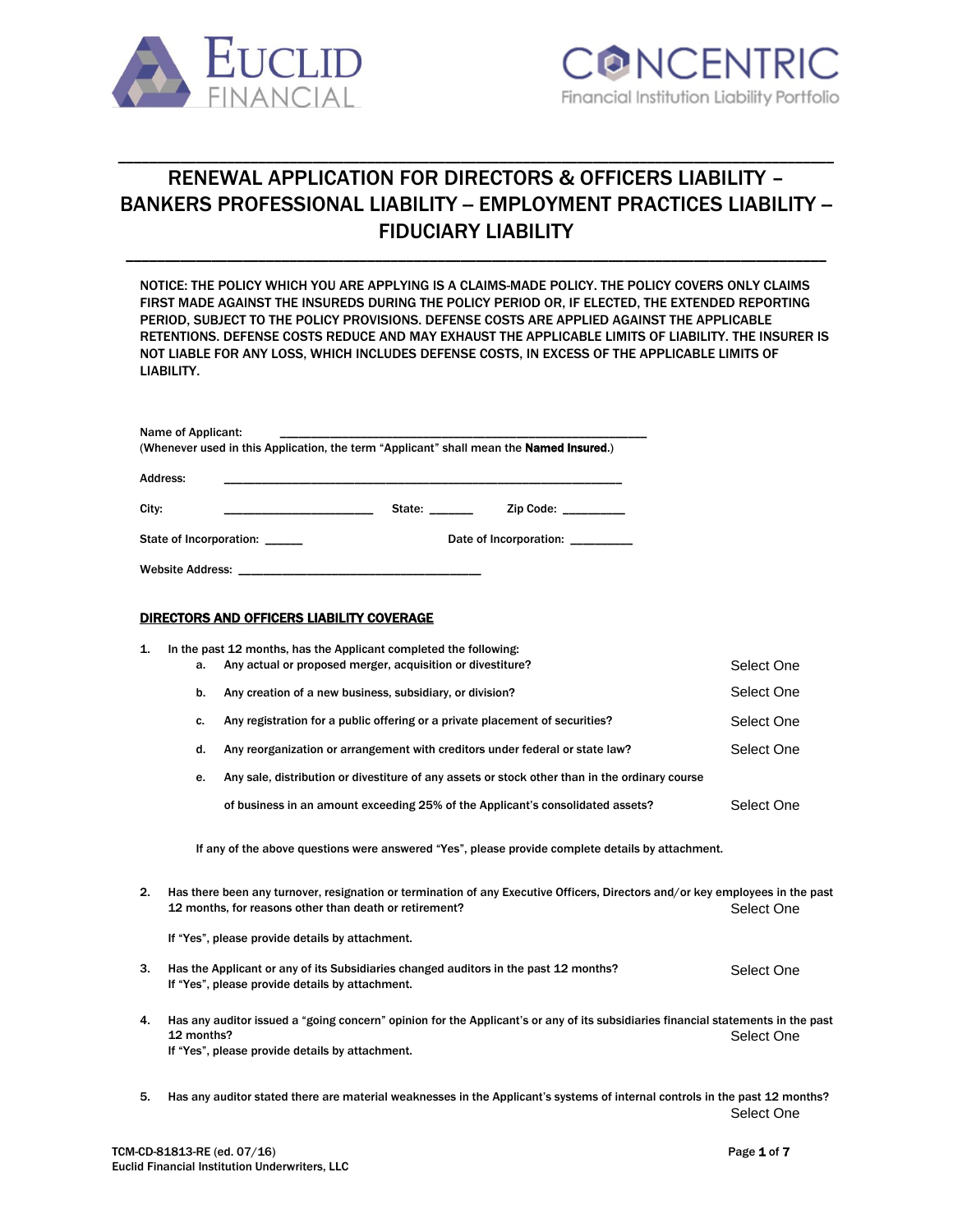



Select One

If "Yes", please provide details by attachment, including if all material recommendations have been implemented.

|    | <b>PROFESSIONAL LIABILITY COVERAGE</b>                                                 |  |  |  |
|----|----------------------------------------------------------------------------------------|--|--|--|
| 1. | Was a regulatory examination of the Applicant conducted in the past 12 months?<br>Sele |  |  |  |
|    | If yes, please provide the following information:                                      |  |  |  |
|    | Date: _____________                                                                    |  |  |  |
|    |                                                                                        |  |  |  |

2. Have all criticisms or comments noted in this regulatory examination been reviewed and appropriate responses taken by the Board of Directors? Select One

If no, please provide full details by attachment.

3. In the past 12 months, has the Applicant or any Subsidiary been alerted to any of the following conditions:

| a. | Concentrations of credit which warrant reduction or correction                                                                                                                                                              | Select One |
|----|-----------------------------------------------------------------------------------------------------------------------------------------------------------------------------------------------------------------------------|------------|
| b. | Extensions of credit which exceed the legal lending limit                                                                                                                                                                   | Select One |
| c. | Any loans or extensions of credit to any directors or officers of the Applicant<br>or any Subsidiary, or entities controlled by any such directors or officers which<br>have been classified or criticized by any regulator | Select One |
| d. | Significant violations of laws or regulations                                                                                                                                                                               | Select One |
| e. | Conflict of interest transactions                                                                                                                                                                                           | Select One |

If "Yes" to any of the above, please provide details by attachment.

4. In the past 12 months, has the Applicant or any Subsidiary received a Cease and Desist Order or Memorandum of Understanding from any regulator, or entered into any other type of written agreement with any regulator? Select One

If yes, please provide details by attachment.

- 5. In the past 12 months, were any changes made in the Applicant's Internal Audit Department or Compliance Department? Select One If yes, please provide details by attachment.
- 6. Does the Applicant provide loan servicing?

If "Yes", please provide the following information regarding loan servicing activities:

|                                                        | Annual # of Loans<br>Serviced | <b>Total Value of Loans</b><br>Serviced | % Mortgage Loans | % Other Loans |
|--------------------------------------------------------|-------------------------------|-----------------------------------------|------------------|---------------|
| Loans originated by<br>Applicant                       |                               |                                         |                  |               |
| Loans serviced on behalf of<br>3 <sup>rd</sup> parties |                               |                                         |                  |               |

Select One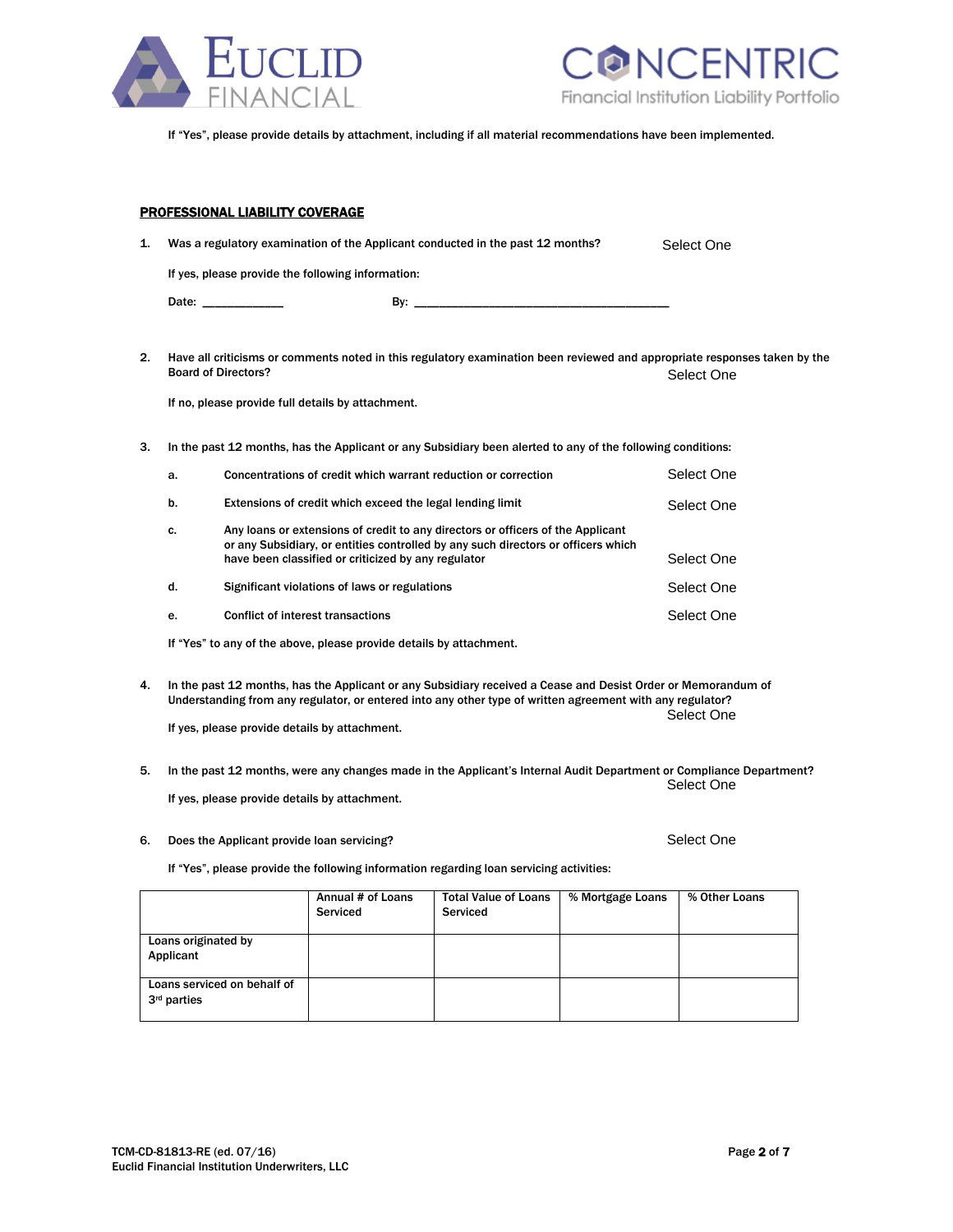



# TRUST DEPARTMENT OPERATIONS

Please complete this section only if Applicant provides Trust Services:

1. Please provide the following information regarding all accounts in the Trust Department:

|                             | # of<br><b>Accounts</b> | <b>Market Value of Assets</b><br><b>Managed</b> | <b>Discretionary</b> | <b>Advisory</b> | <b>Custodial</b> |
|-----------------------------|-------------------------|-------------------------------------------------|----------------------|-----------------|------------------|
| <b>Individual Accounts,</b> |                         |                                                 | %                    | %               | %                |
| <b>Trusts, Estates</b>      |                         |                                                 |                      |                 |                  |
| <b>ERISA Accounts</b>       |                         |                                                 | %                    | %               | %                |
| <b>Corporate Trust</b>      |                         |                                                 | %                    | %               | %                |
| <b>Mutual Funds</b>         |                         |                                                 | %                    | %               | %                |
| <b>TOTAL</b>                |                         |                                                 | %                    | %               | %                |

#### 2. Account Size

| a. Asset value of largest Discretionary account     |  |
|-----------------------------------------------------|--|
| b. Asset value of largest non-Discretionary account |  |
| c. Asset value of largest Custodial account         |  |
| d. Average number of accounts handled per officer   |  |

#### 3. In the past 12 months, were any audits of the Applicant's Trust Department conducted? If yes, please provide the following information: Select One

|                 | Frequency | <b>Audit Date</b> |
|-----------------|-----------|-------------------|
| Internal        |           |                   |
| <b>External</b> |           |                   |
| Regulatory      |           |                   |

4. Were any recommendations or criticisms made in the above audits and have all recommendations or criticisms been corrected? Select One

If "No", please provide details by attachment.

# LENDER LIABILITY COVERAGE

Please complete this section only if the Applicant is requesting Lender Liability Coverage:

1. In the past 12 months, were any changes made to the Applicant's trade territory? Select One

If yes, please provide details by attachment.

| 2. | Does the Applicant or any Subsidiary purchase loans in the secondary market? |                       |                                                                | Select One |
|----|------------------------------------------------------------------------------|-----------------------|----------------------------------------------------------------|------------|
| 3. | Loan reviews are conducted:                                                  | Monthly               | Quarterly $\boxed{\phantom{1}}$ Annually $\boxed{\phantom{1}}$ |            |
|    |                                                                              | Other                 |                                                                |            |
|    |                                                                              |                       |                                                                |            |
| 4. | Who conducts the loan review function? Employee:                             |                       |                                                                |            |
|    |                                                                              | <b>External Firm:</b> |                                                                |            |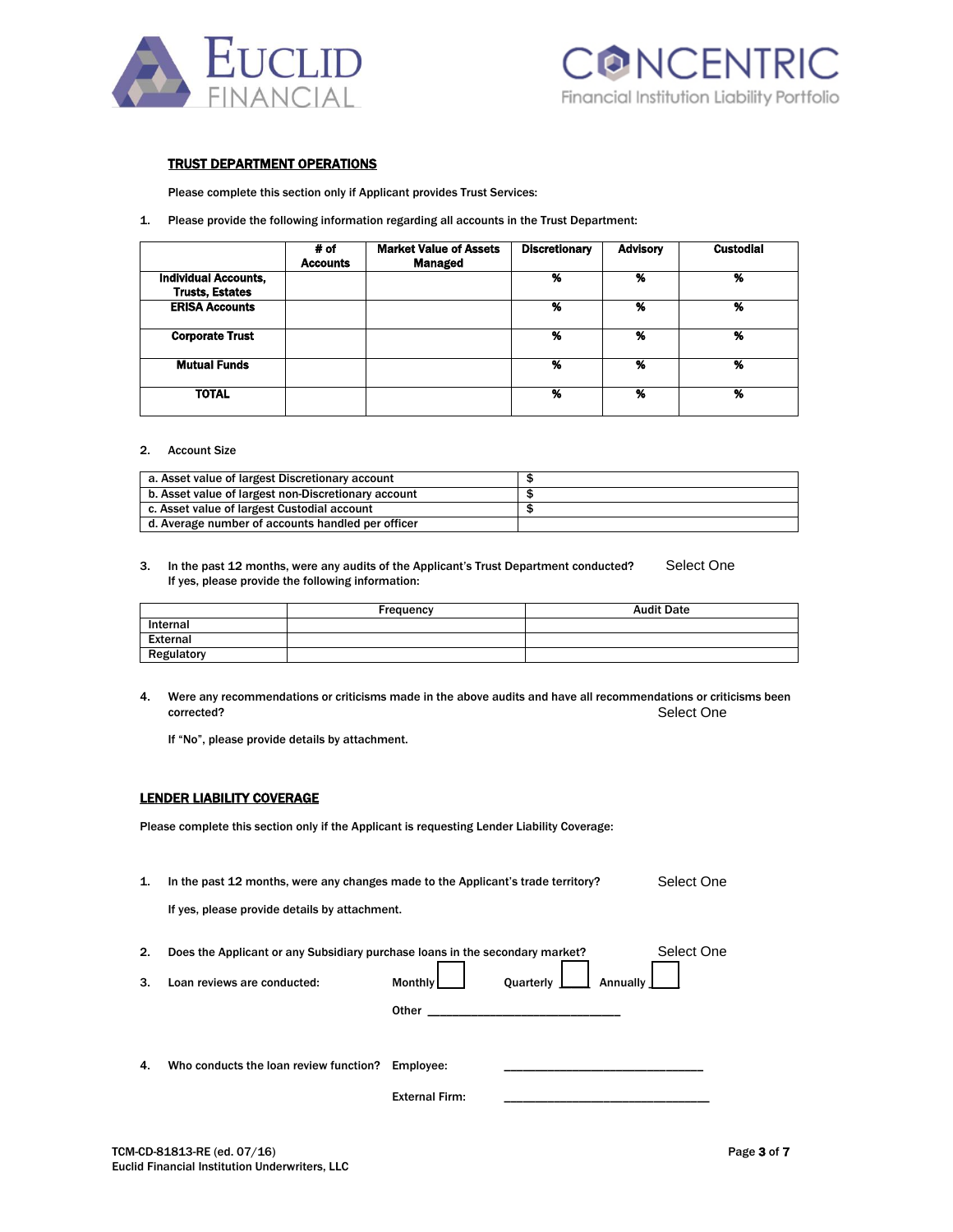



- 5. In the past 12 months, were any changes made to the Applicant's lending policy regarding specific levels of lending authority or approval limits for individual officers and committees? Select One
- 6. In the past 12 months, were any changes made to the Applicant's loan committee? Select One
- 7. Please complete the lending amounts for any lending activity below conducted by the Applicant:

| <b>Description</b>                                      | <b>Current Amount</b> |
|---------------------------------------------------------|-----------------------|
| Loan participations originated by third parties         |                       |
| Loan participations sold with recourse                  |                       |
| Construction lending for speculative buildings or homes |                       |
| Unsecured commercial loans                              |                       |
| <b>Subprime lending</b>                                 |                       |
| Payday lending                                          |                       |
| Origination and sale of loan securitizations            |                       |
| Dealer floor planning loans                             |                       |

#### EMPLOYMENT PRACTICES LIABILITY COVERAGE

1. Please complete the following table in regards to current staff:

|                            | Total U.S. | <b>California</b> | Foreign |
|----------------------------|------------|-------------------|---------|
| <b>Full-Time Employees</b> |            |                   |         |
| <b>Part-Time Employees</b> |            |                   |         |
| <b>Leased Employees</b>    |            |                   |         |

2. What was the employee turnover rate in the past 12 months? \_\_\_\_\_\_\_\_%

- 3. How many involuntary terminations occurred in the past 12 months? \_\_\_\_\_\_\_%
- 4. In the past 12 months, were any changes made to the following policies and procedures:

| а. | Hiring                      | Select One |
|----|-----------------------------|------------|
|    | b. Termination              | Select One |
|    | c. Discipline               | Select One |
|    | d. Family and Medical Leave | Select One |
|    | e. Sexual Harassment        | Select One |

If yes, please attach complete details.

5. In the past 12 months, were any changes made in the Applicant's Human Resources or Personnel Department? Select One

If yes, please provide details by attachment.

6. Has the Applicant in the past 12 months had, or does it contemplate in the next twelve months having, any layoffs or branch, plant, facility or office closings? If "Yes", please provide details by attachment. Select One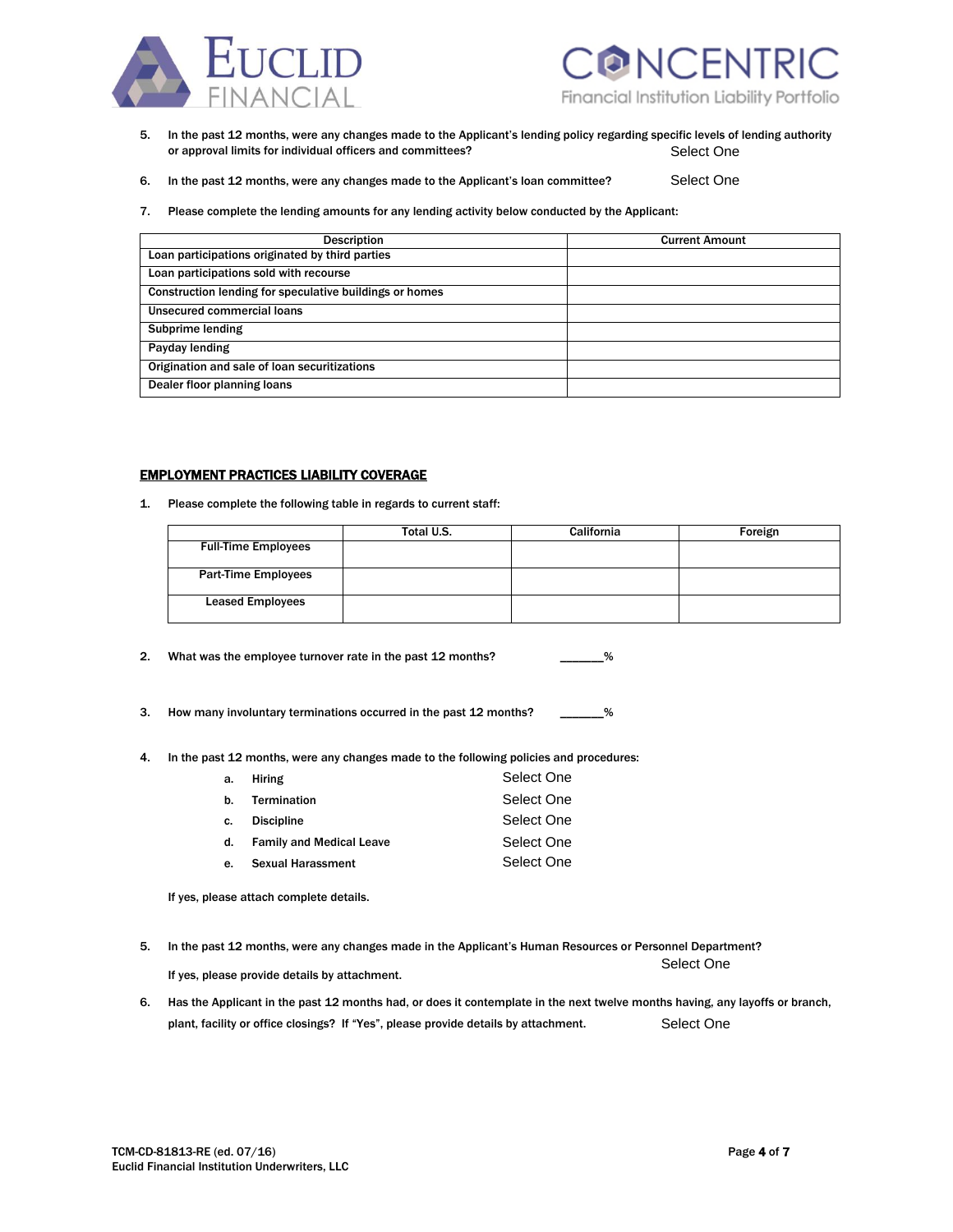

# FIDUCIARY LIABILITY COVERAGE

# 1. Please complete the following table; please attach a schedule if necessary:

| <b>Plan Name</b>                                                       |                                                                                                                                                                                        | Plan Type*                                                                                                                                                                                                | # Participants | <b>Plan Assets</b> | <b>Plan Status</b> |            |
|------------------------------------------------------------------------|----------------------------------------------------------------------------------------------------------------------------------------------------------------------------------------|-----------------------------------------------------------------------------------------------------------------------------------------------------------------------------------------------------------|----------------|--------------------|--------------------|------------|
|                                                                        |                                                                                                                                                                                        |                                                                                                                                                                                                           |                |                    |                    |            |
|                                                                        |                                                                                                                                                                                        |                                                                                                                                                                                                           |                |                    |                    |            |
|                                                                        |                                                                                                                                                                                        |                                                                                                                                                                                                           |                |                    |                    |            |
|                                                                        |                                                                                                                                                                                        |                                                                                                                                                                                                           |                |                    |                    |            |
|                                                                        |                                                                                                                                                                                        | *Plan Type: Health & Welfare Plan: HWP; Defined Contribution Plan: DCP; Defined Benefit Plan: DBP; Employee Stock Ownership<br>Plan: ESOP; Excess Benefit Plan: EBP; Other: Please explain by attachment. |                |                    |                    |            |
|                                                                        |                                                                                                                                                                                        |                                                                                                                                                                                                           |                |                    |                    |            |
|                                                                        |                                                                                                                                                                                        |                                                                                                                                                                                                           |                |                    |                    |            |
| 2.                                                                     | Does each Plan conform to ERISA and Plan Agreements?                                                                                                                                   |                                                                                                                                                                                                           |                |                    |                    | Select One |
|                                                                        |                                                                                                                                                                                        |                                                                                                                                                                                                           |                |                    |                    |            |
| 3.                                                                     | Are any of the defined benefit plans for which coverage is being requested under-funded by more than 10%?                                                                              |                                                                                                                                                                                                           |                |                    |                    |            |
|                                                                        | If yes, by what percentage is the plan under-funded? ________%                                                                                                                         |                                                                                                                                                                                                           |                |                    |                    | Select One |
|                                                                        |                                                                                                                                                                                        |                                                                                                                                                                                                           |                |                    |                    |            |
| 4.                                                                     | Do any of the Plans hold or provide the option to invest in securities of the company or any subsidiary?                                                                               |                                                                                                                                                                                                           |                |                    |                    | Select One |
|                                                                        | If yes, please list the percentage of the Plan's total assets that the company's securities comprise.                                                                                  |                                                                                                                                                                                                           |                |                    |                    |            |
|                                                                        |                                                                                                                                                                                        |                                                                                                                                                                                                           |                |                    |                    |            |
| 4.                                                                     | During the past 12 months have there been, or in the next twelve months do you anticipate any reduction in benefits?                                                                   |                                                                                                                                                                                                           |                |                    |                    |            |
|                                                                        |                                                                                                                                                                                        |                                                                                                                                                                                                           |                |                    |                    | Select One |
| 5.                                                                     | During the past 12 months have there been, or in the next twelve months do you anticipate freezing any defined benefit plan                                                            |                                                                                                                                                                                                           |                |                    |                    |            |
|                                                                        | or converting it to a cash balance plan?                                                                                                                                               |                                                                                                                                                                                                           |                |                    |                    | Select One |
| 6.                                                                     | Does any Defined Benefit Plan above (if applicable) have a funding deficiency?                                                                                                         |                                                                                                                                                                                                           |                |                    |                    | Select One |
|                                                                        | If yes, please provide details by attachment.                                                                                                                                          |                                                                                                                                                                                                           |                |                    |                    |            |
|                                                                        |                                                                                                                                                                                        |                                                                                                                                                                                                           |                |                    |                    |            |
| 7.                                                                     | Has any Plan been the subject of an investigation by the DOL, IRS or similar foreign regulatory agency in the past twelve<br>If yes, please provide details by attachment.<br>months?  |                                                                                                                                                                                                           |                |                    |                    | Select One |
|                                                                        |                                                                                                                                                                                        |                                                                                                                                                                                                           |                |                    |                    |            |
| 8.                                                                     |                                                                                                                                                                                        | Have there been any acquired or merged plans in the past twelve months? If yes, please provide details by attachment.                                                                                     |                |                    |                    |            |
|                                                                        |                                                                                                                                                                                        |                                                                                                                                                                                                           |                |                    |                    | Select One |
| Has any plan filed for an exemption to a prohibited transaction?<br>9. |                                                                                                                                                                                        |                                                                                                                                                                                                           |                |                    |                    | Select One |
|                                                                        | If yes, please provide details by attachment.                                                                                                                                          |                                                                                                                                                                                                           |                |                    |                    |            |
|                                                                        |                                                                                                                                                                                        |                                                                                                                                                                                                           |                |                    |                    |            |
|                                                                        |                                                                                                                                                                                        | <b>LOSS/CLAIMS HISTORY</b>                                                                                                                                                                                |                |                    |                    |            |
| 1.                                                                     |                                                                                                                                                                                        |                                                                                                                                                                                                           |                |                    |                    |            |
|                                                                        | In the past 12 months, has the Applicant, any of its Subsidiaries, or any person proposed for coverage been the subject of,<br>named as a party, or involved in, any of the following: |                                                                                                                                                                                                           |                |                    |                    |            |
|                                                                        |                                                                                                                                                                                        | a. Anti-trust, copyright or patent litigation?                                                                                                                                                            |                |                    |                    | Select One |
|                                                                        | b.                                                                                                                                                                                     | Civil, criminal or administrative proceeding alleging violation of any federal or state securities laws?                                                                                                  |                |                    |                    |            |
|                                                                        |                                                                                                                                                                                        |                                                                                                                                                                                                           |                |                    |                    | Select One |
|                                                                        | c.                                                                                                                                                                                     | Any other civil action, administrative proceeding, formal or informal inquiry, investigative proceeding or alternative                                                                                    |                |                    |                    |            |
|                                                                        |                                                                                                                                                                                        | dispute resolution?                                                                                                                                                                                       |                |                    |                    | Select One |
|                                                                        |                                                                                                                                                                                        |                                                                                                                                                                                                           |                |                    |                    |            |
|                                                                        |                                                                                                                                                                                        | If "Yes" to any of these questions, please attach complete details.                                                                                                                                       |                |                    |                    |            |
|                                                                        |                                                                                                                                                                                        |                                                                                                                                                                                                           |                |                    |                    |            |
| 2.                                                                     | In the past 12 months, have any claims such as would fall within the scope of the proposed insurance been made against any<br>person(s) or entity(ies) proposed for this insurance?    |                                                                                                                                                                                                           |                |                    |                    |            |
|                                                                        |                                                                                                                                                                                        |                                                                                                                                                                                                           |                |                    |                    |            |

Select One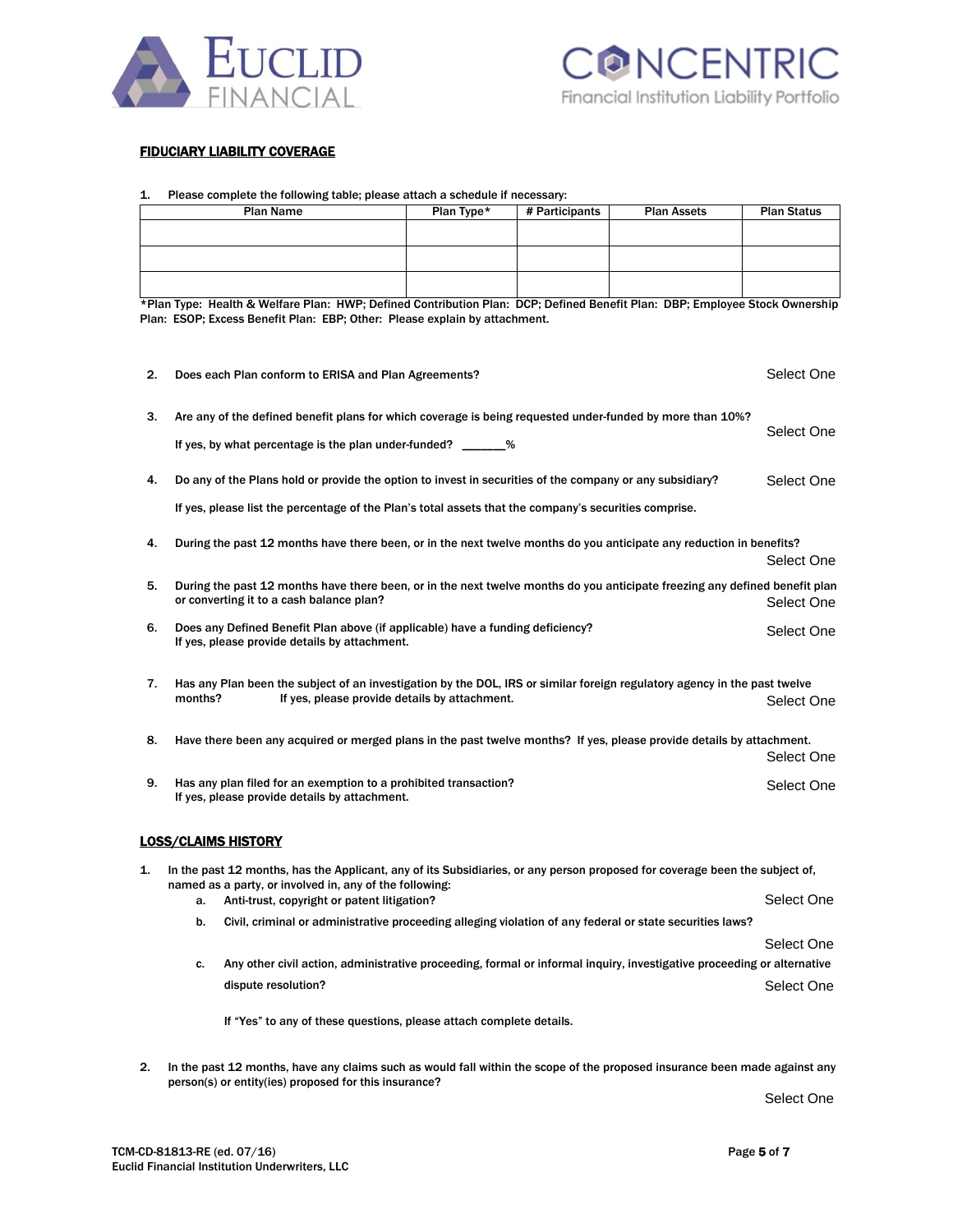



If "Yes", please attach complete details.

# ADDITIONAL INFORMATION

As part of this Application, please submit the following documents with respect to the Applicant:

- a. Most recent quarterly report, proxy statement and annual report including audited financial statements with any notes and schedules
- b. Any prospectus, offering circular or private placement memorandum released within the last 12 months
- c. Copies of all provisions of the Applicant's charter and bylaws relating to the indemnification of its directors and officers (only if amended in past 12 months)
- d. A schedule of all material litigation, administrative proceedings or investigations that commenced in the past 12 months with a brief description of each case or proceeding.
- e. Copy of the latest form 5500s and audited financial statements for each of the **Applicant's** employee benefit plans (excluding any Welfare Benefit Plan).

Any publicly available document filed by the Applicant with the U.S. Securities and Exchange Commission or any state, local or foreign equivalent during the twelve (12) months preceding this Policy's inception date shall be deemed submitted to the Insurer as part of this Application.

#### NOTICE:

ANY PERSON WHO KNOWINGLY AND WITH INTENT TO DEFRAUD ANY INSURANCE COMPANY OR ANOTHER PERSON, FILES AN APPLICATION FOR INSURANCE CONTAINING ANY MATERIALLY FALSE INFORMATION OR CONCEALS FOR THE PURPOSE OF MISLEADING, INFORMATION CONCERNING ANY FACT MATERIAL THERETO, MAY BE GUILTY OF COMMITTING A FRAUDULENT INSURANCE ACT, WHICH IS A CRIME AND SUBJECTS THE PERSON TO CRIMINAL AND CIVIL PENALTIES.

#### **APPLICANT FRAUD WARNINGS**

ALABAMA, ARKANSAS, LOUISIANA, MARYLAND, NEW JERSEY, NEW MEXICO and VIRGINIA: Any person who knowingly presents a false or fraudulent claim for payment of a loss or benefit or knowingly presents false information in an Application for insurance is guilty of a crime. In Alabama, Arkansas, Louisiana and Maryland, that person may be subject to fines, imprisonment or both. In New Mexico, that person may be subject to civil fines and criminal penalties. In Virginia, penalties may include imprisonment, fines and denial of insurance benefits.

COLORADO: It is unlawful to knowingly provide false, incomplete or misleading facts or information to an insurance company for the purpose of defrauding or attempting to defraud the company. Penalties may include imprisonment, fines, denial of insurance and civil damages. Any insurance company or agent of an insurance company who knowingly provides false, incomplete, or misleading facts or information to a policyholder or claimant for the purpose of defrauding or attempting to defraud the policyholder or claimant with regard to a settlement or award payable from insurance proceeds shall be reported to the Colorado Division of Insurance within the Department of Regulatory Agencies.

DISTRICT OF COLUMBIA, KENTUCKY and PENNSYLVANIA: Any person who knowingly and with intent to defraud any insurance company or other person files an Application for insurance or statement of claim containing materially false information or conceals for the purpose of misleading, information concerning any fact material thereto, commits a fraudulent insurance act, which is a crime. In District of Columbia, penalties include imprisonment and/or fines. In addition, the Insurer may deny insurance benefits if the Applicant provides false information materially related to a claim. In Pennsylvania, the person may also be subject to criminal and civil penalties.

FLORIDA and OKLAHOMA: Any person who knowingly and with intent to injure, defraud or deceive the Insurer, files a statement of claim or an Application containing any false, incomplete or misleading information is guilty of a felony. In Florida it is a felony to the third degree.

KANSAS: An act committed by any person who, knowingly and with intent to defraud, presents, causes to be presented or prepares with knowledge or belief that it will be presented to or by an Insurer, purported Insurer, broker or any agent thereof, any written statement as part of, or in support of, an application for the issuance of, or the rating of an insurance policy for personal or commercial insurance, or a claim for payment or other benefit pursuant to an insurance policy for personal or commercial insurance which such person knows to contain materially false information concerning any fact material thereto; or conceals, for the purpose of misleading, information concerning any fact material thereto is considered a crime.